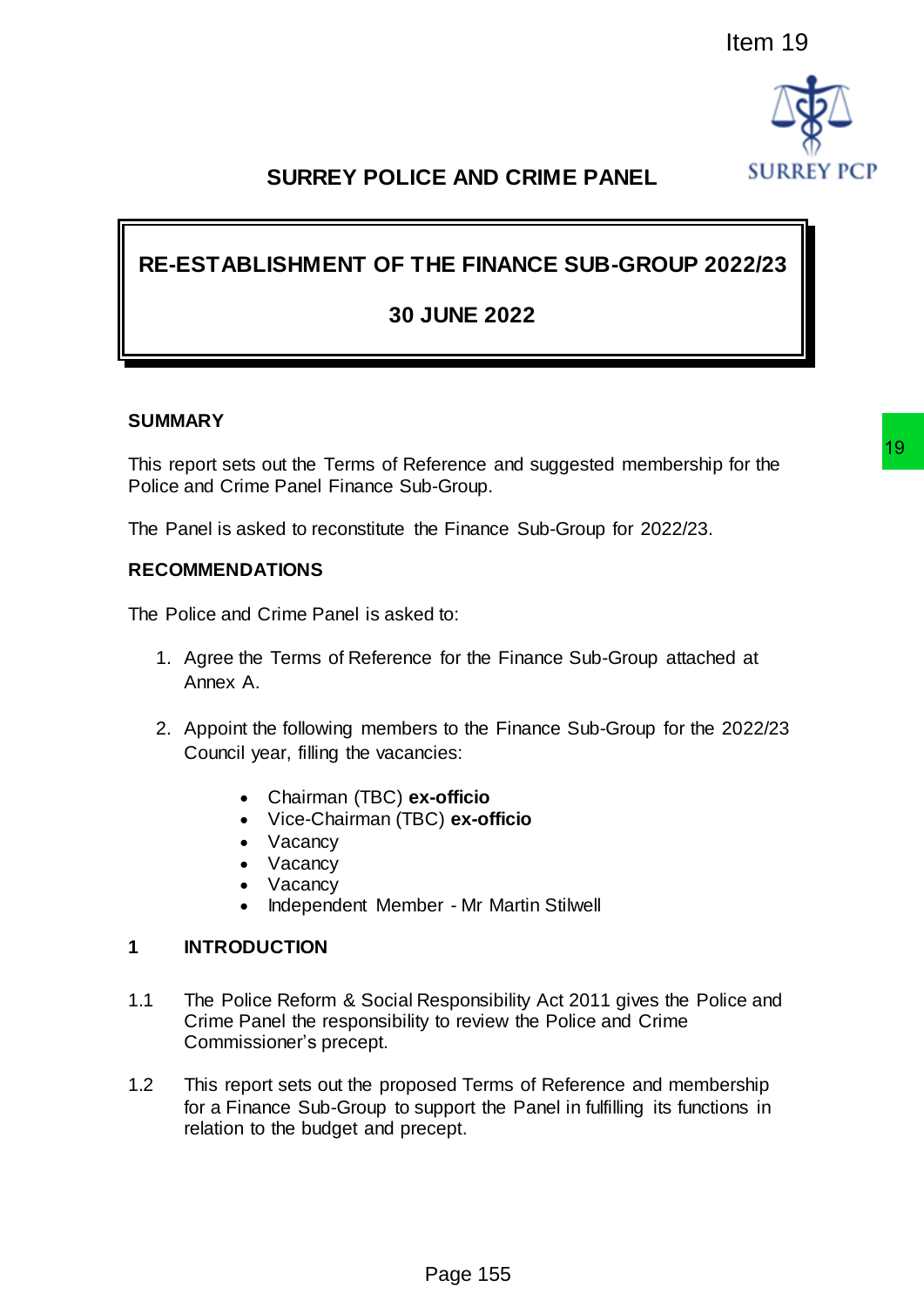- 1.3 The Panel is requested to reconstitute the Sub-Group for the 2022/23 municipal year.
- 1.4 The report does not propose any changes to the Terms of Reference of the Sub-Group, although the Panel may make any changes it considers appropriate.

#### **2 CONTEXT**

- 2.1 One of the functions of the Surrey Police and Crime Panel is to review the Police and Crime Commissioner's annual precept and, having considered the proposed precept, together with any supporting documentation:
	- a) agree the precept without qualification or comment;
	- b) support the precept and make comments or recommendations concerning the application of the revenues generated;
	- c) veto the proposed precept.
- . 2.2 This is one of only two areas where the Panel has a power of veto (with a two-thirds majority) and therefore is a significant responsibility for the Panel.
- 2.3 There is a strict timetable laid down within the regulations dictating the respective roles of the Commissioner and the Panel.
- 2.4 Whilst the timescales for next year's precept setting process have not yet been confirmed, it is likely that the Panel will likely only have limited time to consider the Commissioner's precept proposals.
- 2.5 In order to ensure that this does not impact on the Panel's ability to scrutinise the budget in the necessary level of detail, it is recommended that a Sub-Group of members again be constituted to lead on the financial aspects of the Panel's role. Terms of Reference for the Sub-Group are included at Annex A and are unchanged from when they were first agreed in 2012/13. b) support the precept and make concerning the application of the concerning the application of the proposed precept.<br>
2.2 This is one of only two areas where the two-thirds majority) and therefore is a two-thirds majority

#### **3 MEMBERSHIP**

- 3.1 Given the terms of reference and to draw on the expertise of the Panel, it is recommended that members of this Sub-Group have the relevant financial skills and/or experience.
- 3.2 The Chairman and Vice-Chairman will be ex-officio members of this Sub-Group providing additional support and capacity as necessary.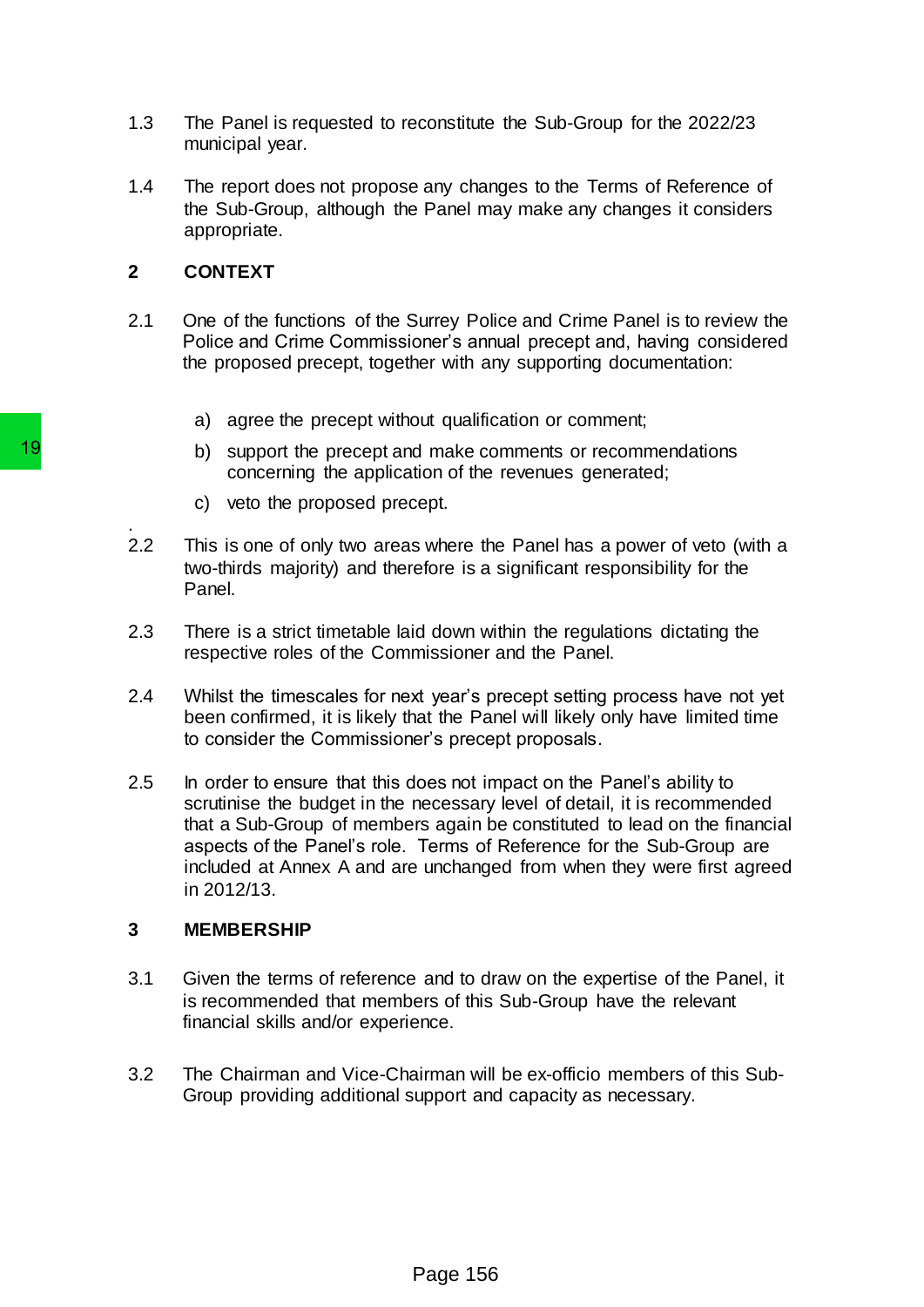### **4 CONCLUSION AND RECOMMENDATIONS**

4.1 The Panel is asked to agree the Terms of Reference (attached at Annex A) and membership as at set out on the first page of this report.

### **5 REASONS FOR RECOMMENDATIONS**

5.1 The Surrey Police and Crime Panel has a duty to ensure they hold the Police and crime Commissioner to account and review the Precept. The recommendations contained in this report will help to ensure that this responsibility is fulfilled.

### **6 WHAT HAPPENS NEXT**

- 6.1 The Sub-Group will meet with the Office of the Police and Crime Commissioner before the next Precept is set to better understand the full detail of the Surrey Police Budget. the Other of the Police and Crime<br>the Other is set to better understand the full<br>dget.<br>e, Scrutiny Business Manager, Surrey<br>Surrely.com.com<br>S593<br><u>@surreycc.gov.uk</u>
	- LEAD OFFICER: Ross Pike, Scrutiny Business Manager, Surrey County Council

**TELEPHONE**  07805 803593

**NUMBER:**

**E-MAIL:** ross.pike[@surreycc.gov.uk](mailto:ross.pike@surreycc.gov.uk)